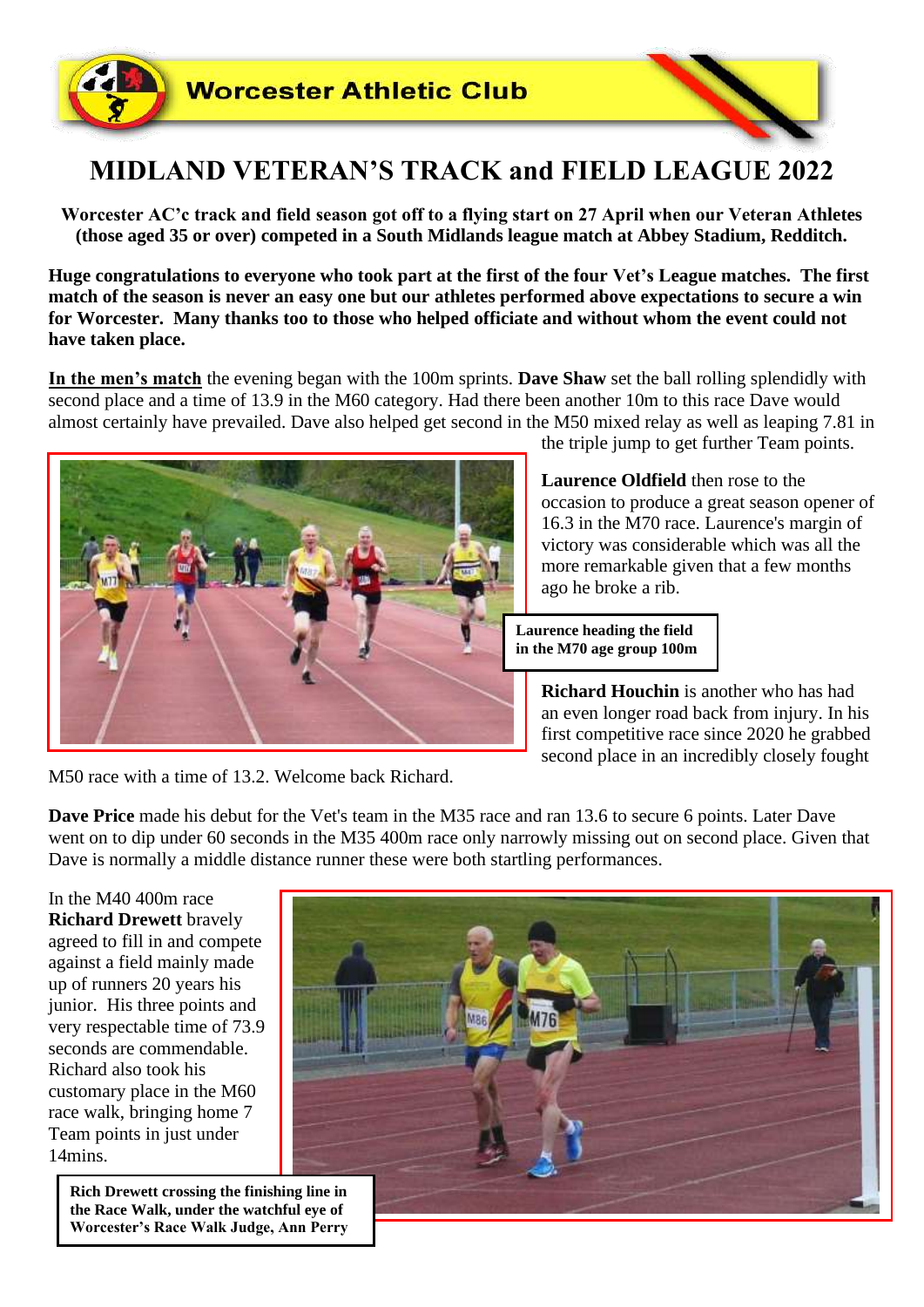The mile race saw a memorable run by **Tony Farnsworth** in a time of 4:48 in the M35 category. This was enough to smash the WAC age group record by 6 seconds and to secure first place. Tony and Dave Price also got together with Amy and Nicola to achieve a great win over the super strong B and R team in the 4x200m relay. Stirling work.

**Matt Fairlamb** left everything out there and got his season off to a great start in the M40 mile with a time of 5:09 which rewarded the team with a further 6 points.

In the M60 mile **Derek Jackson** gave away ten years to many of the other runners but still managed to secure victory. The second placed athlete was a huge 1 minute 15 seconds behind. On a cold evening Derek's time of 5:49 was exceptional.

In the field **Marc Flannery** generated a bonanza of 21 points for the club. First place in the M60 shot with 10.89, second place in the M50 hammer with 24m and third in the M35 high jump with 1:35. Marc's performances in the throws exceeded last season's bests which is most impressive at this early stage.

**John Reynold's** literally stepped up to the plate in the M35 hammer in which he wasn't expecting to compete. This was not enough to stop him from taking second place though with a throw of 17.7m. Not bad for someone who had never thrown a hammer before. John then threw a mighty 38m in the M40 javelin to win that competition outright.

**Dave Mehaffey** made a return to competition with a 1:40m in the high jump which gained us yet another 8 points. The conditions weren't great for jumping so well done Dave.

In the M70 javelin **Roger Garland** renewed his boyhood enthusiasm for the sport and hurled his spear 13.94 to get third place and a valuable 6 points.

So once again thank you to everyone for getting us off to this great start.

**In the ladies match** the track action began with a selection of 100m sprints. **Angela Bryant** (at W60) and **Iris Holder** (at W70+) each scored maximum points in their age groups. At W50 **Louise Kirby** made her debut for the club and finished in second place just 1 second behind the GB international competing for Midland Masters. **Nicola Guiver** (W40) and **Amy Pinkney** (W35) also delivered good performances and gathered valuable Team points.





**with a Stratford athlete**

**Amy racing for the line in the W35 age group 100m**

**Nicola** and **Louise** were soon back on track as they took on the 400m where they were joined by **Ros Townsend-Hope** (W60). All three raced against younger athletes, but all three finished in third place in their respective races to deliver an excellent combined total of 18 Team points.